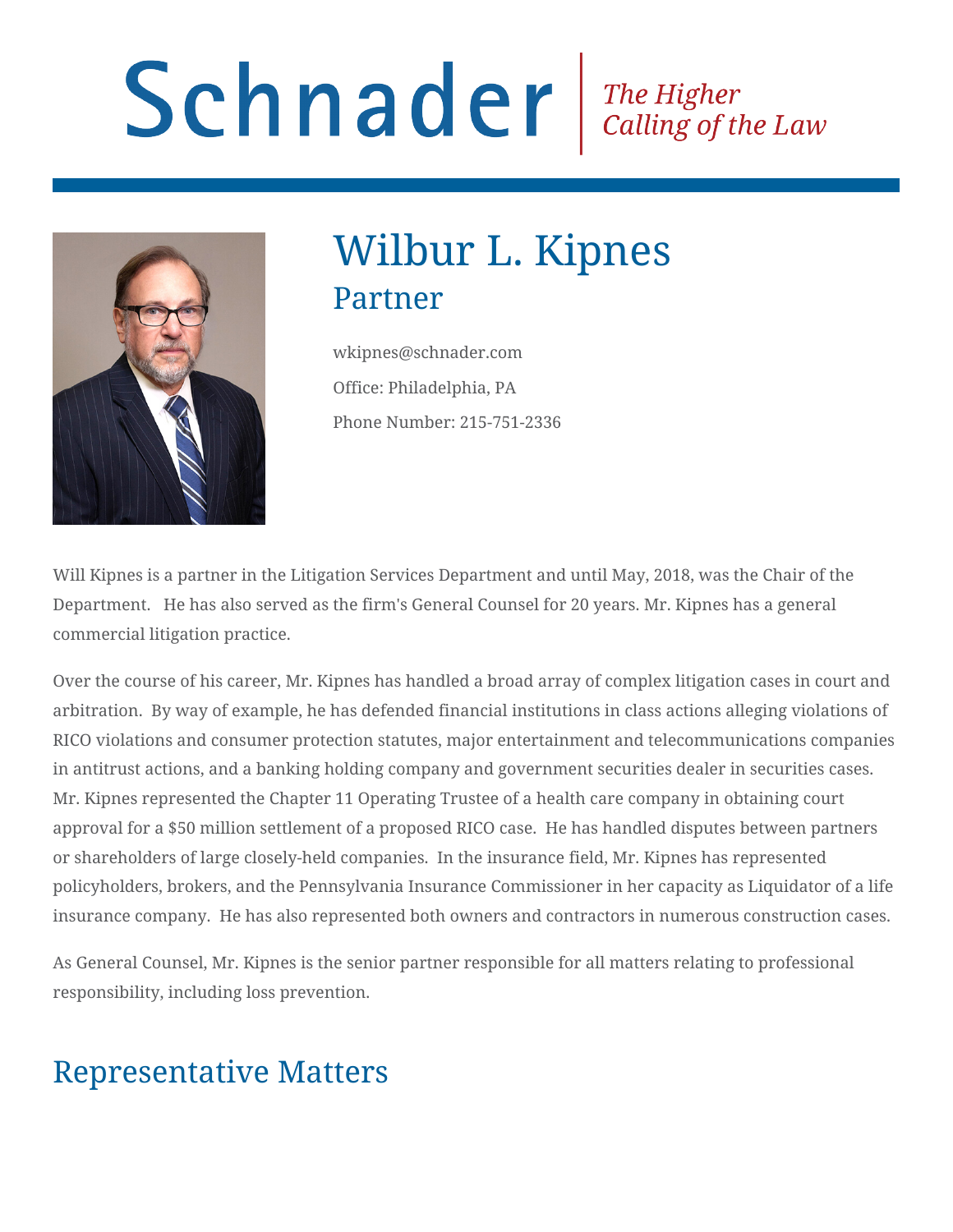- Represented the defendants in *Aliano v. AmeriGas Partners, L.P. et al.* Plaintiff filed a class action complaint based on defendants providing computer-generated credit card receipts that showed the cards' expiration dates in violation of the Fair and Accurate Transactions Act (FACTA). After plaintiff filed an amended complaint, defendants moved for judgment on the pleadings, which the Court granted.
- Represented the defendant in *Bloodworth v. TBF Financial, Inc.,* a class action complaint asserting that defendant's efforts to collect credit card debt did not comply with the requirements of the Fair Debt Collection Practices Act. We filed a motion to dismiss. Before the motion was decided, the parties attended a scheduled mediation at which the case settled for a nominal amount.
- Defense of a major national bank in consumer class actions asserting RICO violations and seeking in excess of \$150 million in damages. (E.D. Pa.)
- Representations involving close corporations and partnership disputes, focusing on breach of fiduciary duty and valuations. (various)
- Defense of a governmental entity in a breach of contract claim brought by a national information technology contractor seeking in excess of \$20 million in damages. (Pa. Board of Claims)
- Defense of a national retailer in a consumer class action asserting violations of FCRA. (N.D. Ill.)
- Representations arising out of insurance insolvencies including defending claims by the Reliance Insurance Liquidator against a third-party administrator affiliate of a major property and casualty insurer. (S.D.N.Y.)
- Representation of Chapter 11 trustee in connection with competing plans of reorganization of a national health care company, focusing on the reasonable settlement value of a proposed RICO action against the debtor's lenders and the valuation of the debtor. (D. Del.)
- Defense of a national entertainment conglomerate in suit brought by a concert promoter under sections 1 and 2 of the Sherman Antitrust Act in the Eastern District of Pennsylvania. (E.D. Pa.)
- Defense of a quasi-governmental entity in a claim for specific performance of an option agreement for the sale of real estate. (Phila. Court of Common Pleas)
- Defense of a major telecommunications company in a state law antitrust and breach of contract suit seeking in excess of \$100 million in damages. (Phila. Court of Common Pleas)
- Defense of a bank holding company in a securities class action alleging that officers and directors overstated earnings in its public documents. (D.N.J.)
- Representation of utility contractors in several lawsuits against public owners, including trials in the Southern District of Florida, the Eastern District of Pennsylvania, the Pennsylvania Board of Claims and before arbitration panels.
- Defense of a government securities dealer in a \$70 million claim brought by a municipality alleging improper trading. (N.D. Cal.)
- Defense of a government securities dealer in numerous cases in the Central District of California and the District of Colorado arising out of a \$90 million fraud perpetuated by an investment advisor.
- Defense of a major petroleum company in a multi-plaintiff lawsuit following an explosion allegedly caused by the improper installation of an underground gasoline storage tank. (Delaware County Court of Common Pleas)
- Defense of the constructor and operator of a power plant in a lawsuit arising out of an explosion that caused two deaths and millions of dollars in property damage. (Lancaster County Court of Common Pleas)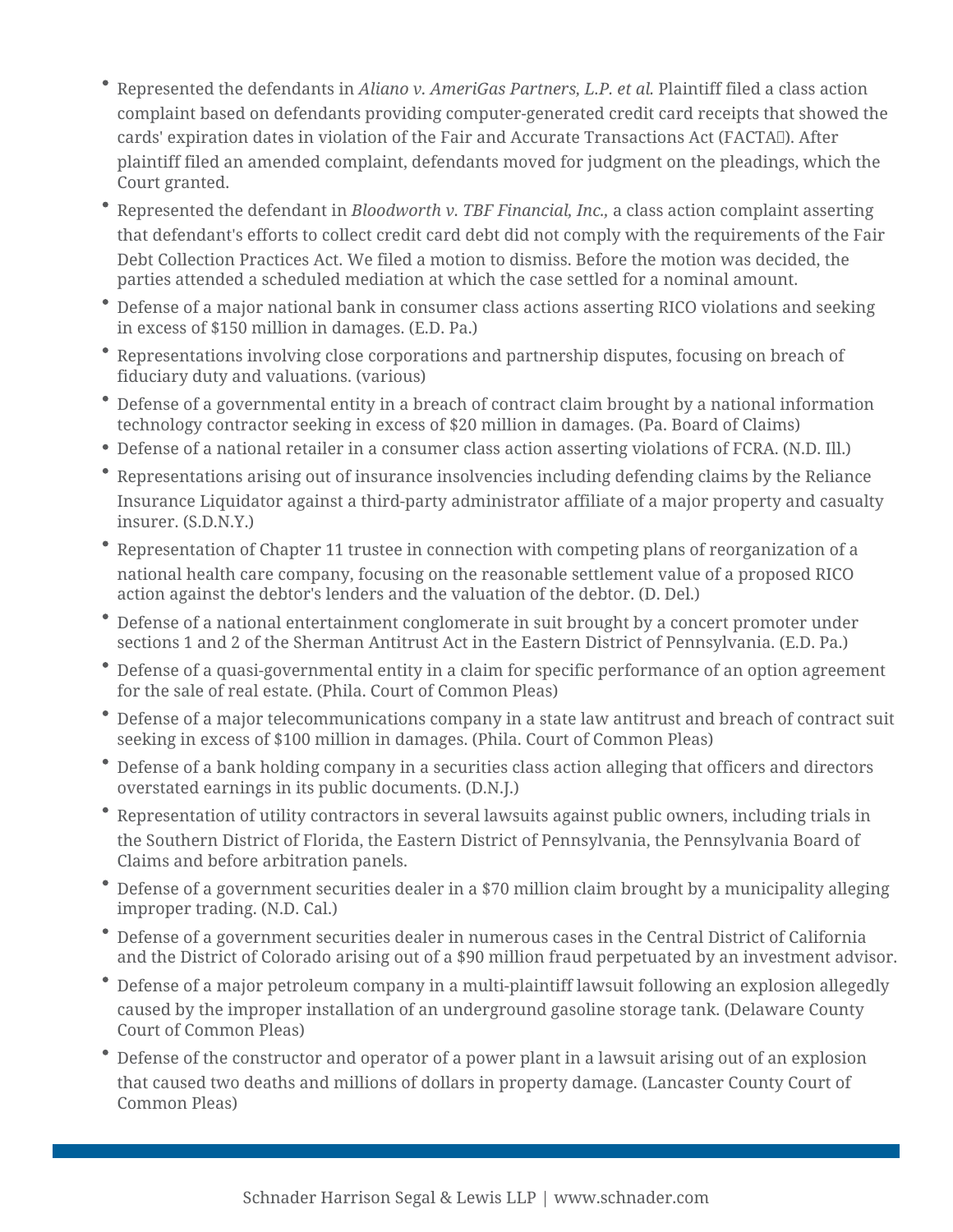- Representation of a national REIT in litigation arising out of the sale of its portfolio of commercial office buildings in the Philadelphia area. (E.D. Pa.)
- Representation of the Pennsylvania Insurance Commissioner as liquidator of the Pennsylvania Life Insurance Company. (Pa. Commonwealth Court)

#### Community and Pro Bono

For many years, Mr. Kipnes has supervised and worked closely with younger lawyers handling *pro bono* cases in federal court, a number of which have resulted in jury trials. In the most recent case, the jury awarded our client substantial damages.

## Education

- University of Pennsylvania Law School, J.D., *cum laude*, 1974
- University of Pennsylvania, B.A., 1970

#### Bar Admissions

Pennsylvania, 1974

### **Clerkships**

Honorable J. Sydney Hoffman, Pennsylvania Superior Court

#### Other Distinctions

- Rated AV® Preeminent by Martindale-Hubbell®
- Named as a "Pennsylvania Super Lawyer" for business litigation

#### Practices

- Antitrust and Trade Regulation
- Business Governance Litigation and Shareholder Disputes
- Financial Services Litigation
- Litigation